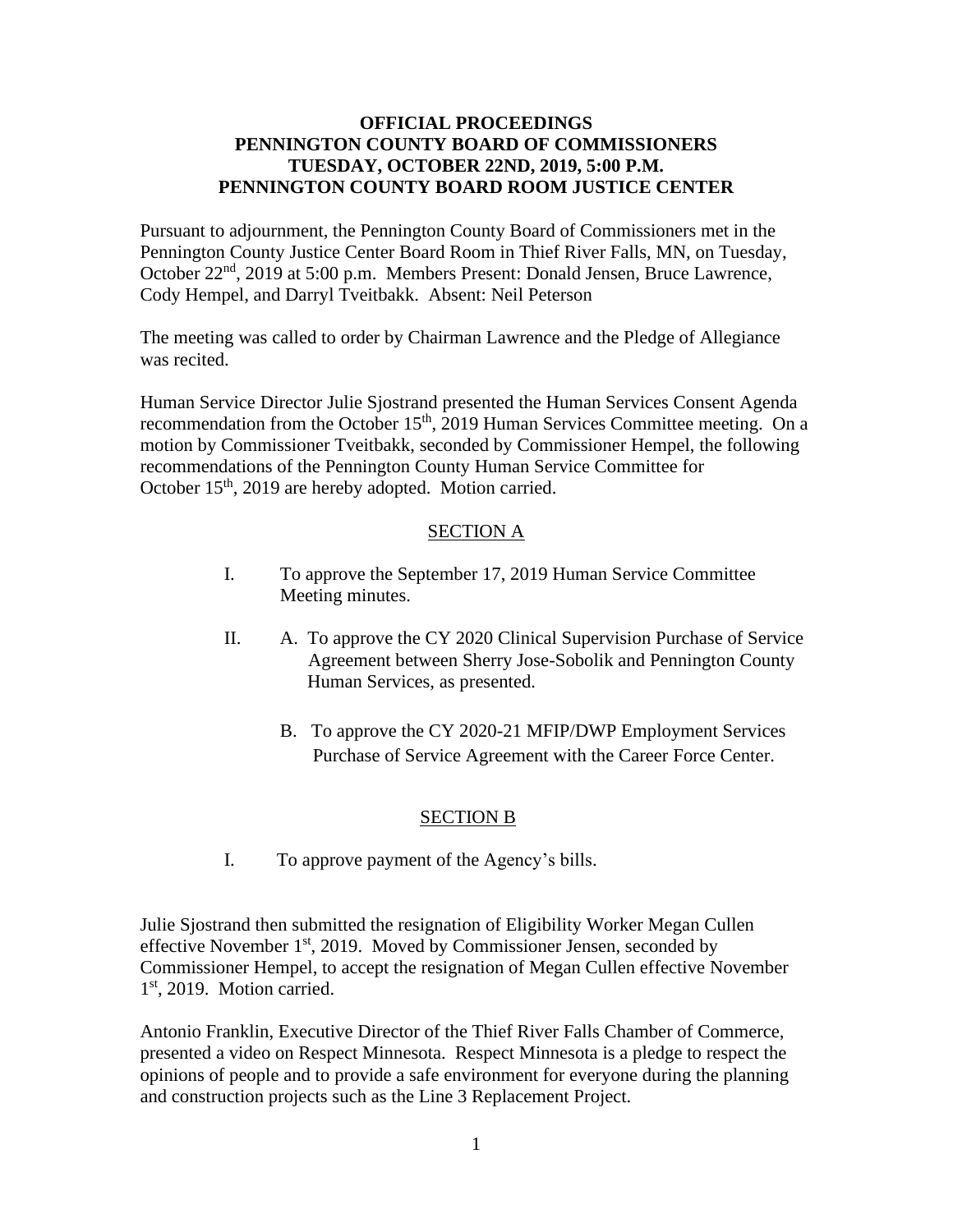Commissioner Jensen moved, seconded by Commissioner Hempel, to support the Respect Minnesota Pledge as follows. Motion carried.

I support free speech and a safe environment for everyone. I will listen, be inclusive, and look for common ground. I will respect others, our natural environment, and local communities. I will respect the cultural heritage and history of indigenous people. I will be accountable for my words and actions and abide by the law. Let's move forward together.

County Sheriff Ray Kuznia met with recommendations to fill vacancies in the Dispatch and Corrections Department. Moved by Commissioner Jensen, seconded by Commissioner Tveitbakk, to hire Nancy Ann Timm as a part-time dispatcher/jailer effective October 23rd, 2019. Motion carried.

Moved by Commissioner Tveitbakk, seconded by Commissioner Jensen, to hire Jodi Mae Olson as a part-time corrections officer. Motion carried.

Moved by Commissioner Jensen, seconded by Commissioner Tveitbakk, to assign Christopher Berg to the position of Corrections FTO effective October 23rd, 2019. Motion carried.

Moved by Commissioner Jensen, seconded by Commissioner Tveitbakk, to promote Gregory Martinez to the jail sergeant position effective November  $4<sup>th</sup>$ , 2019. Motion carried.

Moved by Commissioner Tveitbakk, seconded by Commissioner Jensen, to advertise for applicants for a vacant part-time corrections officer. Motion carried.

Sheriff Kuznia then asked to purchase three tasers for the corrections officers with a fiveyear warranty. Payments of \$873.00 will be made per year from the canteen fund. Sheriff Kuznia also asked that the County purchase four holsters for each corrections officer at a cost of \$1,408.00, also to be paid from the canteen fund. Motioned by Commissioner Jensen, seconded by Commissioner Hempel, to purchase the tasers and holsters as proposed, using canteen funds. Motion carried.

Alex Bladow, Assistant County Engineer, presented two recommendations to fill two Highway Department positions.

Moved by Commissioner Jensen, seconded by Commissioner Hempel, to hire Ben Nelson for the full-time heavy equipment operator in the Highway Department. Motion carried.

Moved by Commissioner Tveitbakk, seconded by Commissioner Jensen, to hire Erick Huseth as the permanent part-time highway maintenance worker. Motion carried.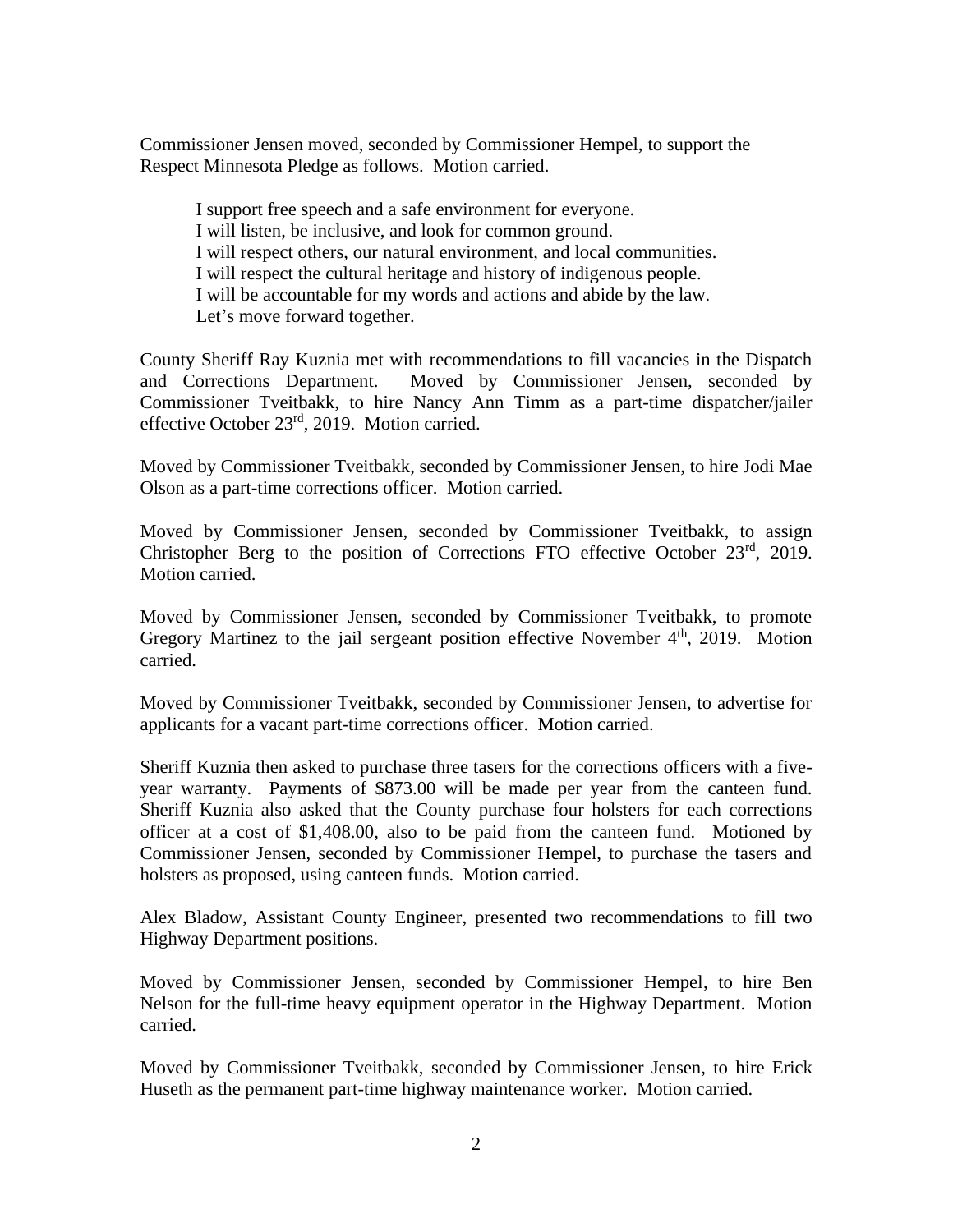Eric Beitel, Emergency Management Director, discussed FEMA payments for spring flood damage. He was informed last week that there would only be reimbursement for overtime and contracted work to repair flood damage. After a review of their decision, they will now pay for all equipment, labor, and transportation of gravel for all permanent repairs of the spring flood damage.

Colleen Hoffman, of Hoffman, Philipp, and Knutson, presented the 2018 year-end financial audit. The Governmental Accounting Standards Report (GASB) Statement # 75 has been implemented (Accounting and Financial Reporting for Post Employment Benefits other than Pensions) in this audit. The restricted, committed, assigned, and unassigned balances were reviewed. The County Board thanked Colleen Hoffman for the report. Commissioner Jensen moved, seconded by Commissioner Tveitbakk, to approve the 2018 Financial Audit as presented. Motion unanimously carried.

The County Board reviewed a proposal from ReadiTech to replace four personal computers in the Auditor/Treasurer Department. Commissioner Hempel moved, seconded by Commissioner Tveitbakk, to approve the purchase of four personal computers for the Auditor/Treasurer Department from ReadiTech for \$4,455.00. Motion carried.

Moved by Commissioner Jensen, seconded by Commissioner Hempel, to reappoint Commissioner Tveitbakk to the Thief River Falls Regional Airport Board for a three-year term beginning January  $1<sup>st</sup>$ , 2020. Motion carried.

Commissioner Hempel moved, seconded by Commissioner Jensen, to nominate the following persons as representatives on the Northwest Regional Development Commission for a two-year term. Motion carried.

> Elvera Cullen - Seniors, Public Interest Dante Steele - Minorities, Public Interest

Commissioner Jensen moved, seconded by Commissioner Hempel, to approve a modification to the Joint Powers Agreement for the Pine to Prairie Drug and Violent Crime Task Force. Motion unanimously carried.

County Attorney Seamus Duffy then read the resignation letter from Assistant County Attorney Stephen R. Moeller effective November 8<sup>th</sup>, 2019. Moved by Commissioner Hempel, seconded by Commissioner Jensen, to accept the resignation of Assistant County Attorney Stephen R. Moeller and thank him for his seven years of service to Pennington County. Motion carried.

Moved by Commissioner Tveitbakk, seconded by Commissioner Hempel, to authorize the County Attorney's Office and the Human Resource Director to advertise for an Assistant County Attorney to fill the vacancy. Motion carried.